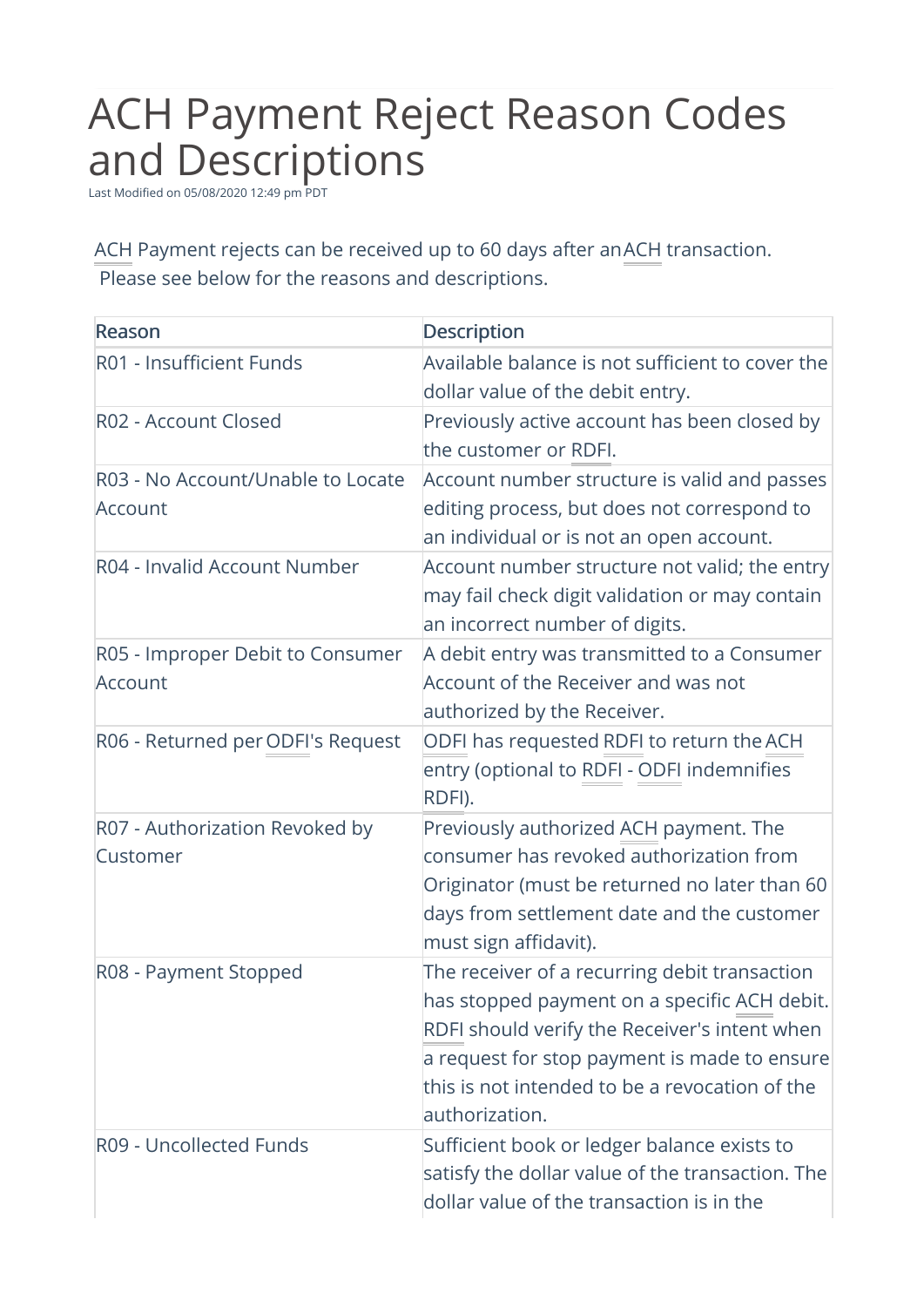| Reason                                                                                                                            | <b>Description</b> collection (i.e., uncollected checks)                                                                                                                                                                                        |
|-----------------------------------------------------------------------------------------------------------------------------------|-------------------------------------------------------------------------------------------------------------------------------------------------------------------------------------------------------------------------------------------------|
|                                                                                                                                   | or cash reserve balance below the dollar<br>value of the debit entry.                                                                                                                                                                           |
| R10 - Customer Advises Not<br>Authorized                                                                                          | The consumer has advised RDFI that<br>Originator of the transaction is not authorized<br>to the debit account. Must be returned no<br>later than 60 days from the settlement date of<br>original entry and customer must sign the<br>affidavit. |
| R11 - Check Truncation Entry<br>Returned                                                                                          | Used when returning a check safekeeping<br>entry; RDFI should use the appropriate field in<br>addenda record to specify the reason for<br>return (i.e., "exceeds dollar limit," "stale date,"<br>etc.).                                         |
| R12 - Branch Sold to Another DFI                                                                                                  | The financial institution received an entry<br>destined for a branch that has been sold to<br>another financial institution.                                                                                                                    |
| R13 - RDFI Not Qualified to<br>Participate                                                                                        | No description available.                                                                                                                                                                                                                       |
| R14 - Account-holder Deceased<br>[Representative Payee Deceased or<br>Unable to Continue in that Capacity] guardian, or trustee). | Account-holder is deceased (used in the event<br>of the death of a representative payee,                                                                                                                                                        |
| R15 - Beneficiary Deceased<br>[Beneficiary or Account Holder<br>(Other Than a Representative Payee)<br>Deceased]                  | Beneficiary entitled to payments is deceased.                                                                                                                                                                                                   |
| R16 - Account Frozen                                                                                                              | Funds unavailable due to specific action by<br>the RDFI or by legal action.                                                                                                                                                                     |
| R17 - File Record Edit Criteria                                                                                                   | Fields not edited by the ACH Operator are<br>edited by the RDFI; field(s) causing processing<br>error must be identified in the addenda<br>record of return.                                                                                    |
| R18 - Improper Effective Entry Date                                                                                               | No description available.                                                                                                                                                                                                                       |
| R19 - Amount Field Error                                                                                                          | No description available.                                                                                                                                                                                                                       |
| R20 - Non-Transaction Account                                                                                                     | ACH entry is destined for a non-transaction<br>account (i.e., an account against which<br>transactions are prohibited or limited).                                                                                                              |
|                                                                                                                                   | R21 - Invalid Company Identification The number used in the Company ID field is<br>in error.                                                                                                                                                    |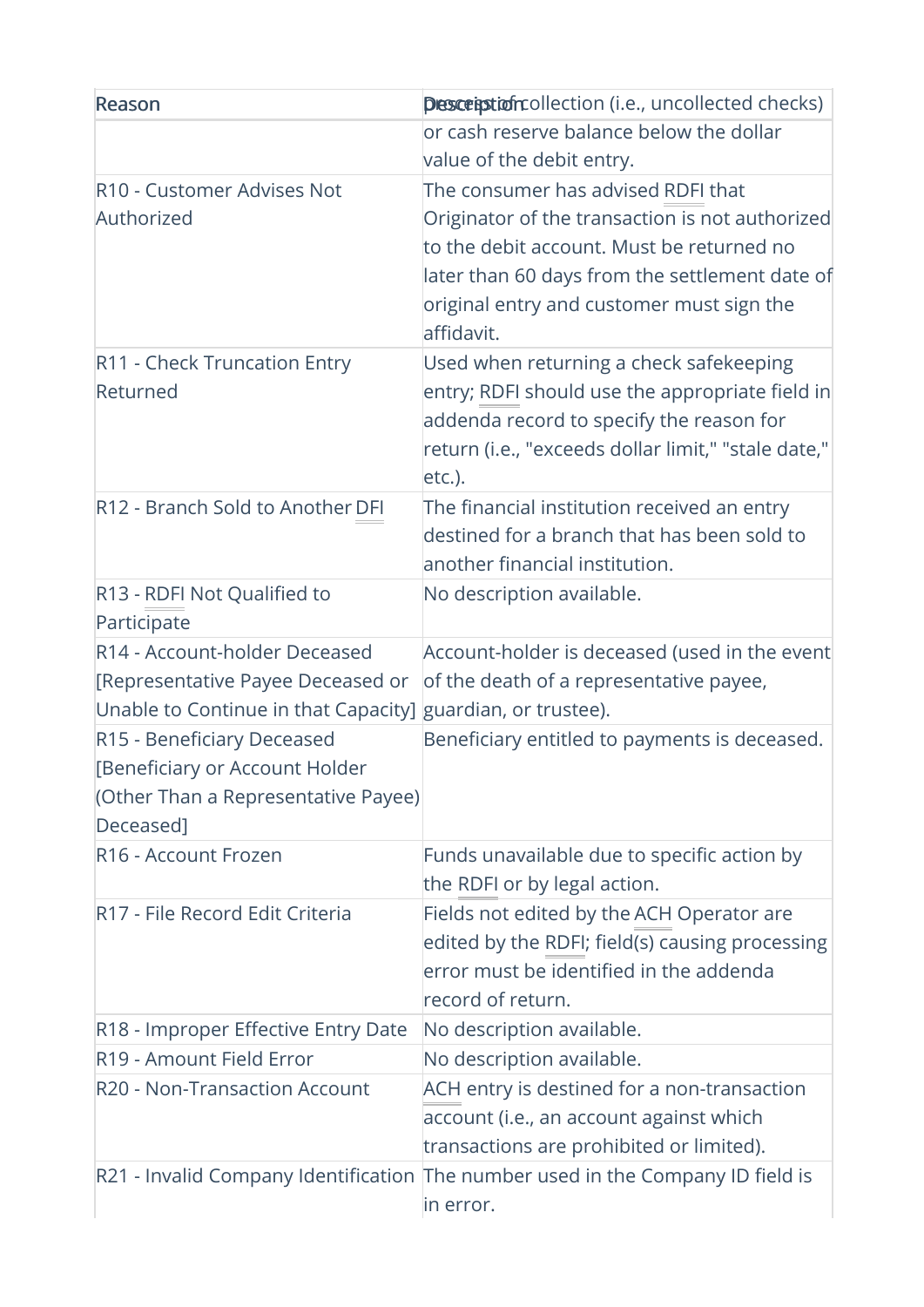| <b>Reason</b> valid Individual ID Number  | Description, the Individual ID Number is used               |
|-------------------------------------------|-------------------------------------------------------------|
|                                           | by the Receiver to identify the account;                    |
|                                           | Receiver has indicated to RDFI that number                  |
|                                           | Originator identified is not correct.                       |
| R23 - Credit Entry Refused by             | The receiver refuses credit entry because of                |
| Receiver                                  | one of the following conditions:                            |
|                                           | (1) the minimum amount required by the                      |
|                                           | Receiver has not been remitted,                             |
|                                           | (2) the exact amount required has not been<br>remitted,     |
|                                           | (3) account subject to litigation and Receiver              |
|                                           | will not accept transaction,                                |
|                                           | (4) acceptance of transaction results in an<br>overpayment, |
|                                           | (5) the Originator is not known by Receiver, or             |
|                                           | (6) the Receiver has not authorized the credit              |
|                                           | entry.                                                      |
| R24 - Duplicate Entry                     | RDFI has received what appears to be a                      |
|                                           | duplicate entry (i.e., trace number, date,                  |
|                                           | dollar amount and/or other data matches                     |
|                                           | another transaction).                                       |
| R25 - Addenda Error                       | No description is available.                                |
| R26 - Mandatory Field Error               | No description is available.                                |
| R27 - Trace Number Error                  | No description is available.                                |
| R28 - Routing Number Check Digit<br>Error | No description is available.                                |
| R29 - Corporate Customer Advises          | RDFI has been notified by Receiver (non-                    |
| Not Authorized                            | consumer) that entry was not authorized.                    |
| R30 - RDFI Not Participant in Check       | No description is available.                                |
| <b>Truncation Program</b>                 |                                                             |
| R31 - Permissible Return Entry (CCD       | RDFI has been notified by ODFI that ODFI                    |
| and CTX only)                             | agrees to accept a return entry beyond                      |
|                                           | normal return deadline.                                     |
| R32 - RDFI Non-Settlement                 | No description is available.                                |
| R33 - Return of XCK Entry                 | RDFI, at its discretion, returns an XCK entry               |
|                                           | (code only used for XCK returns). XCK entries               |
|                                           | may be returned up to 60 days after the                     |
|                                           | settlement date.                                            |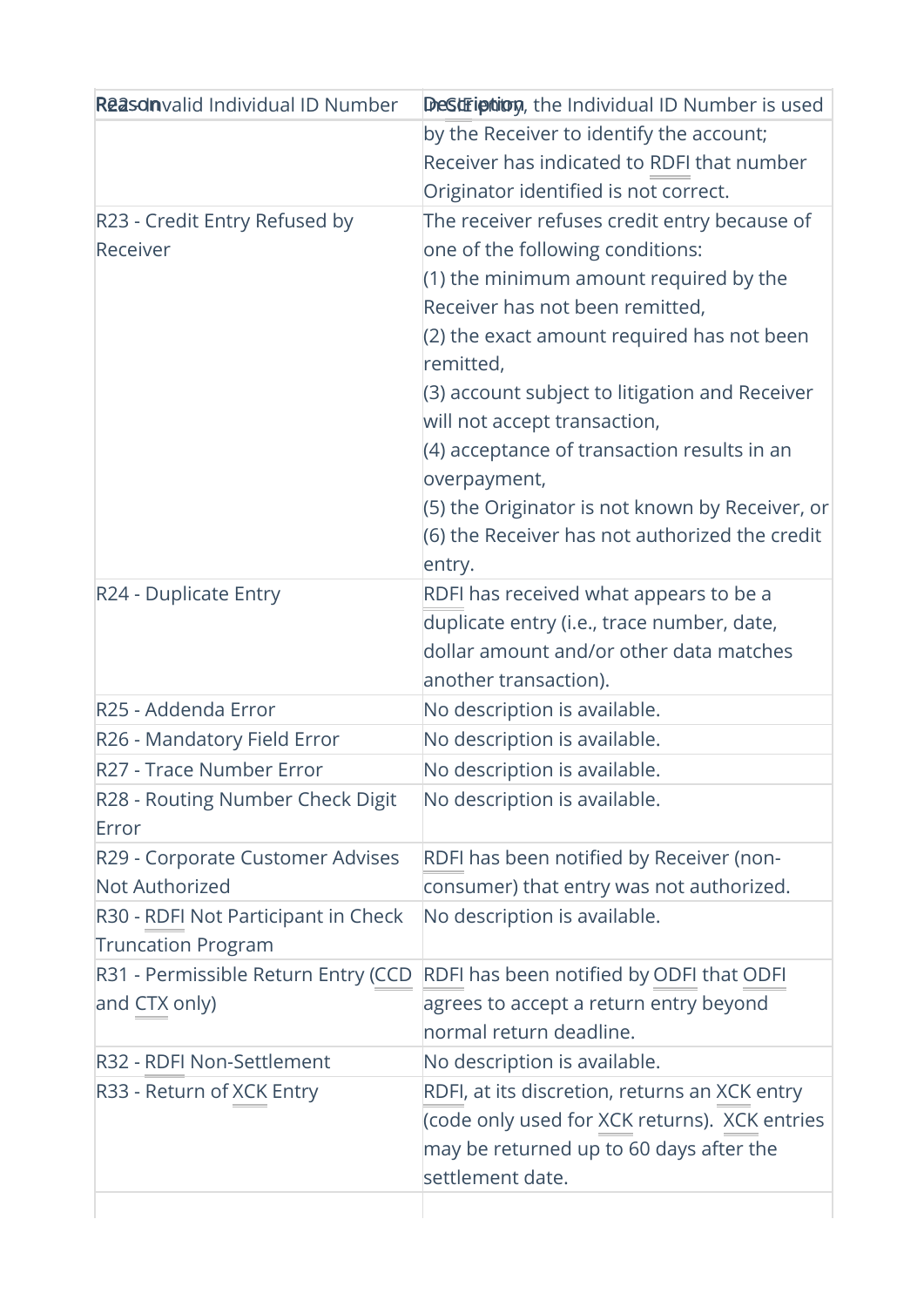| <b>Reason</b> imited Participation DFI                           | <b>Nesdeptrion</b> tion is available.              |
|------------------------------------------------------------------|----------------------------------------------------|
| R35 - Return of Improper Debit EntryNo description is available. |                                                    |
| R36 - Reserved                                                   | No description is available.                       |
| R37 - Source Doc Presented for                                   | The source document to which an ACH entry          |
| Payment                                                          | relates has been presented for payment.            |
| R38 - STOP PAY (ARC) - STOP PAY<br>(ARC)                         | No description is available.                       |
| <b>R39 - IMPROPER SOURCE</b><br><b>DOCUMENT</b>                  | No description is available.                       |
| R40 - Non-Participant in ENR                                     | Return of ENR Entry by Federal Government          |
| Program (ENR only)                                               | Agency (ENR only).                                 |
| R41 - Invalid Transaction Code (ENR<br>only)                     | No description is available.                       |
| R42 - Routing Number/Check Digit<br>Error (ENR only)             | No description is available.                       |
| R43 - Invalid DFI Account Number<br>(ENR only)                   | No description is available.                       |
| R44 - Invalid Individual ID Number                               | Invalid Individual ID Number/Identification        |
| (ENR only)                                                       | Number (ENR only)                                  |
| R45 - Invalid Individual Name (ENR<br>only)                      | Invalid Individual Name/Company Name (ENR<br>only) |
| R46 - Invalid Representative Payee<br>Indicator (ENR only)       | No description is available.                       |
| R47 - Duplicate Enrollment (ENR<br>only)                         | No description is available                        |
| R48 - Reserved                                                   | No description is available.                       |
| R49 - Reserved                                                   | No description is available.                       |
| R50 - State Law Affecting RCK                                    | RDFI is in a state that has not accepted the       |
| Acceptance                                                       | Uniform Commercial Code and hasn't revised         |
|                                                                  | its consumer agreements allowing electronic        |
|                                                                  | presentment. Or the RDFI is in a state that        |
|                                                                  | requires all canceled checks be returned in        |
|                                                                  | the consumer statement.                            |
| R51 - Item Ineligible, No Notice, No                             | No description is available.                       |
| Signature, Item Altered                                          |                                                    |
| R52 - Stop Payment                                               | RDFI determines that a stop payment has            |
|                                                                  | been placed on the item to which the RCK           |
|                                                                  | entry relates. RDFI has 60 days following          |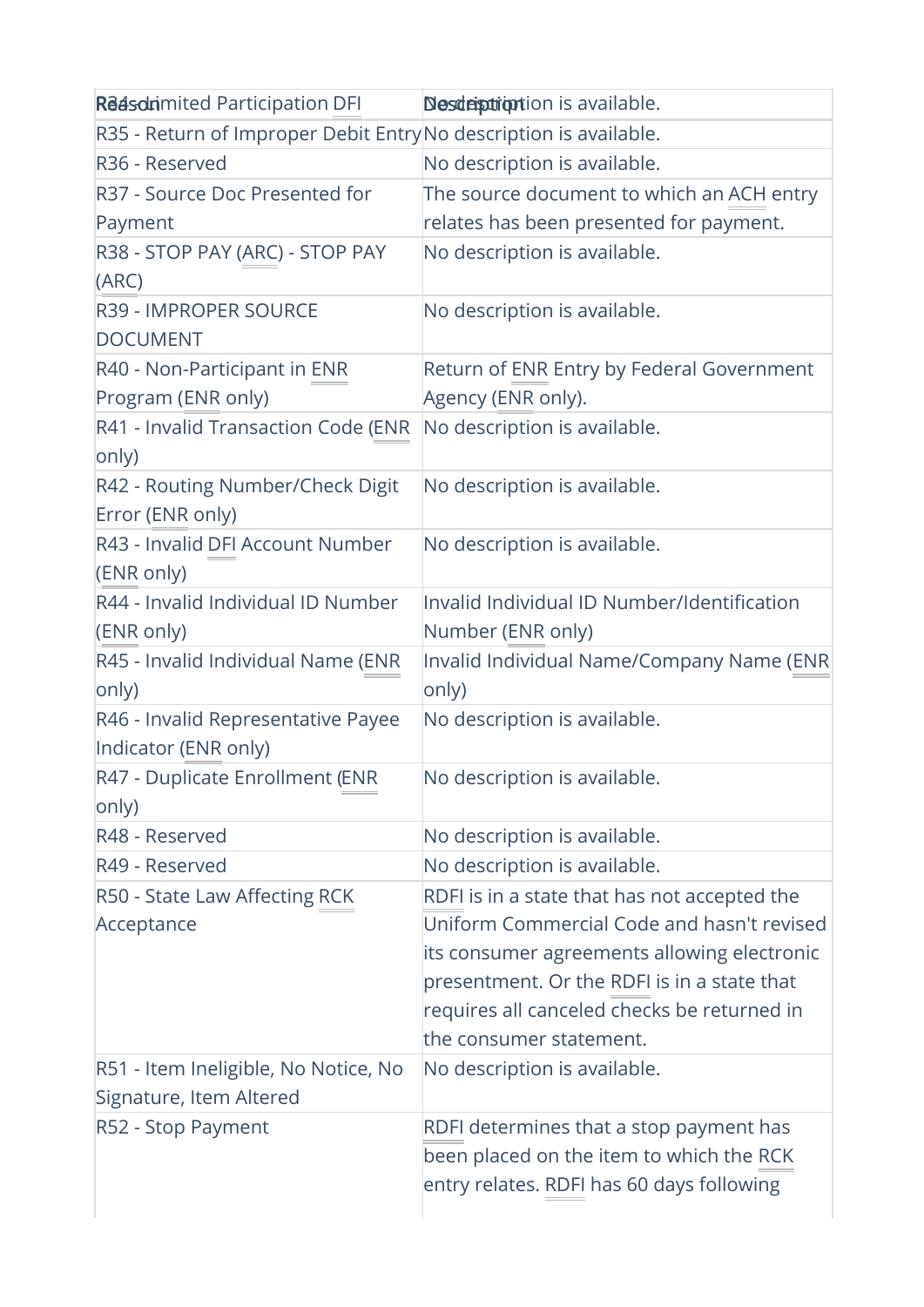|                                  | Reason aper backup missing or not in maddition to an RCK entry, the item relating |
|----------------------------------|-----------------------------------------------------------------------------------|
| agreement                        | to the RCK entry has also been presented for                                      |
|                                  | payment.                                                                          |
| R54 - Reserved                   | No description is available.                                                      |
| R55 - Reserved                   | No description is available.                                                      |
| R56 - Reserved                   | No description is available.                                                      |
| R57 - Reserved                   | No description is available.                                                      |
| R58 - Reserved                   | No description is available.                                                      |
| R59 - Reserved                   | No description is available.                                                      |
| R60 - Reserved                   | No description is available.                                                      |
| R61 - Misrouted Return           | RDFI of the original entry has placed the                                         |
|                                  | incorrect transit/routing number in the                                           |
|                                  | Receiving DFI Identification field.                                               |
| R62 - Return of Erroneous or     | No description is available.                                                      |
| <b>Reversing Debit</b>           |                                                                                   |
| R63 - Incorrect Dollar Amount    | The dollar amount in the Entry Detail Record                                      |
|                                  | of the Return is different from the dollar                                        |
|                                  | amount of the original entry.                                                     |
| R64 - Incorrect Individual       | Individual ID number reflected in the Entry                                       |
| Identification                   | Detail Record of the Return is different from                                     |
|                                  | the Individual ID number used in the original                                     |
|                                  | entry.                                                                            |
| R65 - Incorrect Transaction Code | Transaction Code in the Entry Detail Record of                                    |
|                                  | the Return is not the return equivalent of the                                    |
|                                  | Transaction Code in the original entry. (All                                      |
|                                  | entries must be returned as received: i.e.,                                       |
|                                  | credit as credit, debit as debit, demand as                                       |
|                                  | demand, savings as savings.)                                                      |
| R66 - Incorrect Company          | Company ID number used in the                                                     |
| Identification                   | Company/Batch Header Record of the Return                                         |
|                                  | is different from the ID number used in the                                       |
|                                  | original entry.                                                                   |
| R67 - Duplicate Return           | ODFI has received more than one return for                                        |
|                                  | the same entry.                                                                   |
| R68 - Untimely Return            | The return was not sent within the time frame                                     |
|                                  | established by the rules.                                                         |
| R69 - Multiple Errors            | Two or more fields are incorrect (i.e., original                                  |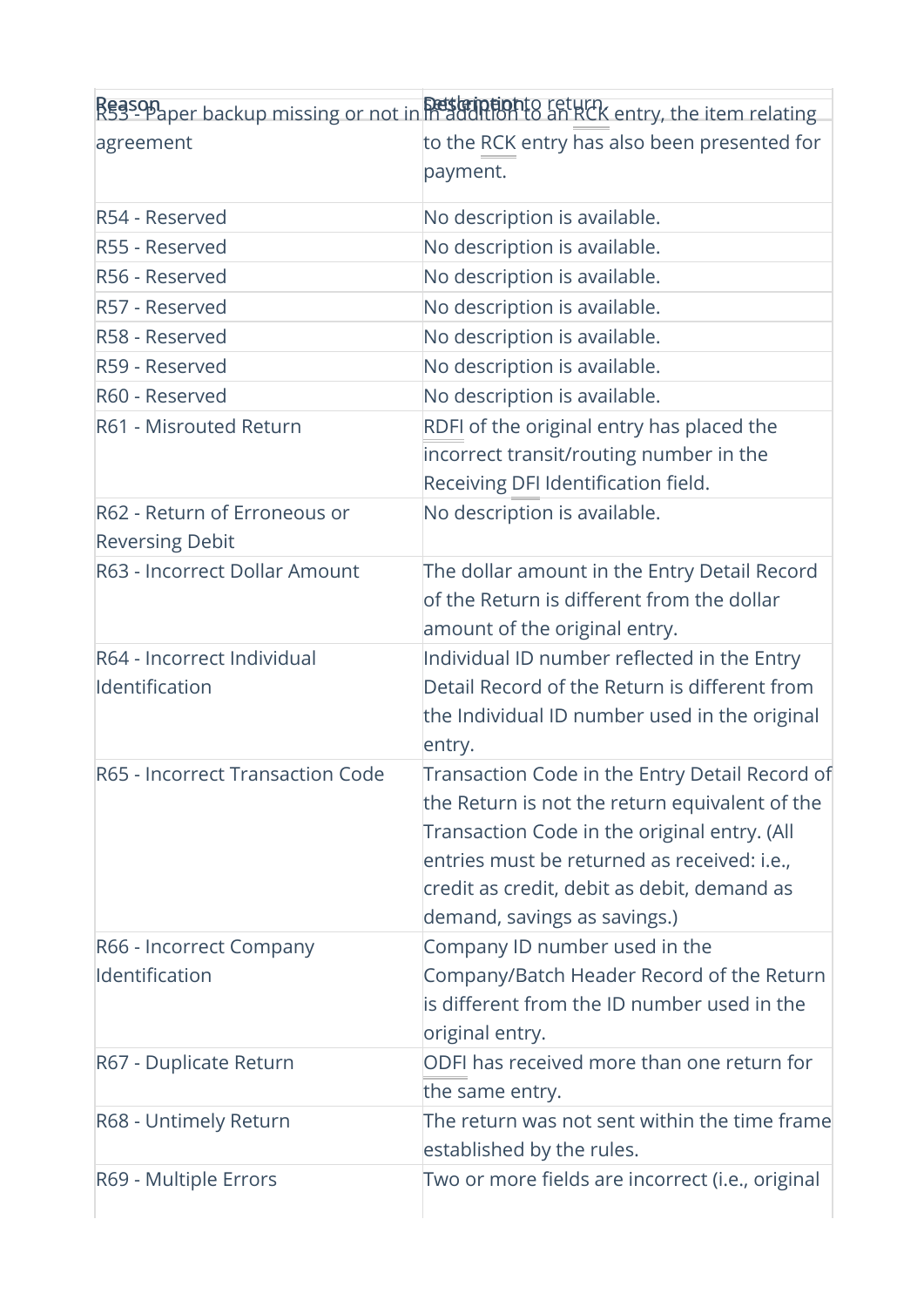| Reason                                                          | Detsgriptionnumber, amount, individual ID |
|-----------------------------------------------------------------|-------------------------------------------|
|                                                                 | number, company ID, and/or Transaction    |
| R70 - Permissible Return Entry Not                              | Code).<br>No déscription is available.    |
| Accepted                                                        |                                           |
| R71 - Misrouted Dishonored Return                               | No description is available.              |
| R72 - Untimely Dishonored Return                                | No description is available.              |
| R73 - Timely Original Return                                    | No description is available.              |
| R74 - Corrected Return                                          | No description is available.              |
| R77 - Non-Acceptance of R62                                     | No description is available.              |
| <b>Dishonored Return</b>                                        |                                           |
| R80 - CROSS BORDER CODING                                       | No description is available.              |
| <b>ERROR</b>                                                    |                                           |
| R81 - NON-PARTICIPANT IN CROSS-                                 | No description is available.              |
| <b>BORDER PROGRAM</b>                                           |                                           |
| R82 - INVALID FOREIGN RECEIVING                                 | No description is available.              |
| <b>DFI IDENTIFICATION</b>                                       |                                           |
| <b>R83 - FOREIGN RECEIVING DFI</b>                              | No description is available.              |
| <b>UNABLE TO SETTLE</b>                                         |                                           |
| 100 - PREVIOUSLY RECEIVED R02,                                  | No description is available.              |
| R03, R04, R20 ON THIS ACCOUNT<br>(RCK)                          |                                           |
| 101 - Invalid Amount                                            | No description is available.              |
| 102 - Transaction Still Pending                                 | No description is available.              |
| 103 - Check Represented Maximum                                 | No description is available.              |
| Times                                                           |                                           |
| 104 - Max Check Amount Exceeded                                 | No description is available.              |
| 105 - Max Fee Exceeded                                          | No description is available.              |
| 106 - Invalid Date                                              | No description is available.              |
| <b>I07 - Transaction Too Old</b>                                | No description is available.              |
| 108 - Invalid Routing Number                                    | No description is available.              |
| 109 - Duplicate in Batch                                        | No description is available.              |
| 10 - Duplicate from Other Customer No description is available. |                                           |
| 111 - Fee Rejected for Invalid Check                            | No description is available.              |
| 112 - Duplicate in POS Batch                                    | No description is available.              |
| 13 - VOIDED POS Transaction                                     | No description is available.              |
| 114 - Invalid Account Number                                    | No description is available.              |
| 115 - Invalid Check Number                                      | No description is available.              |